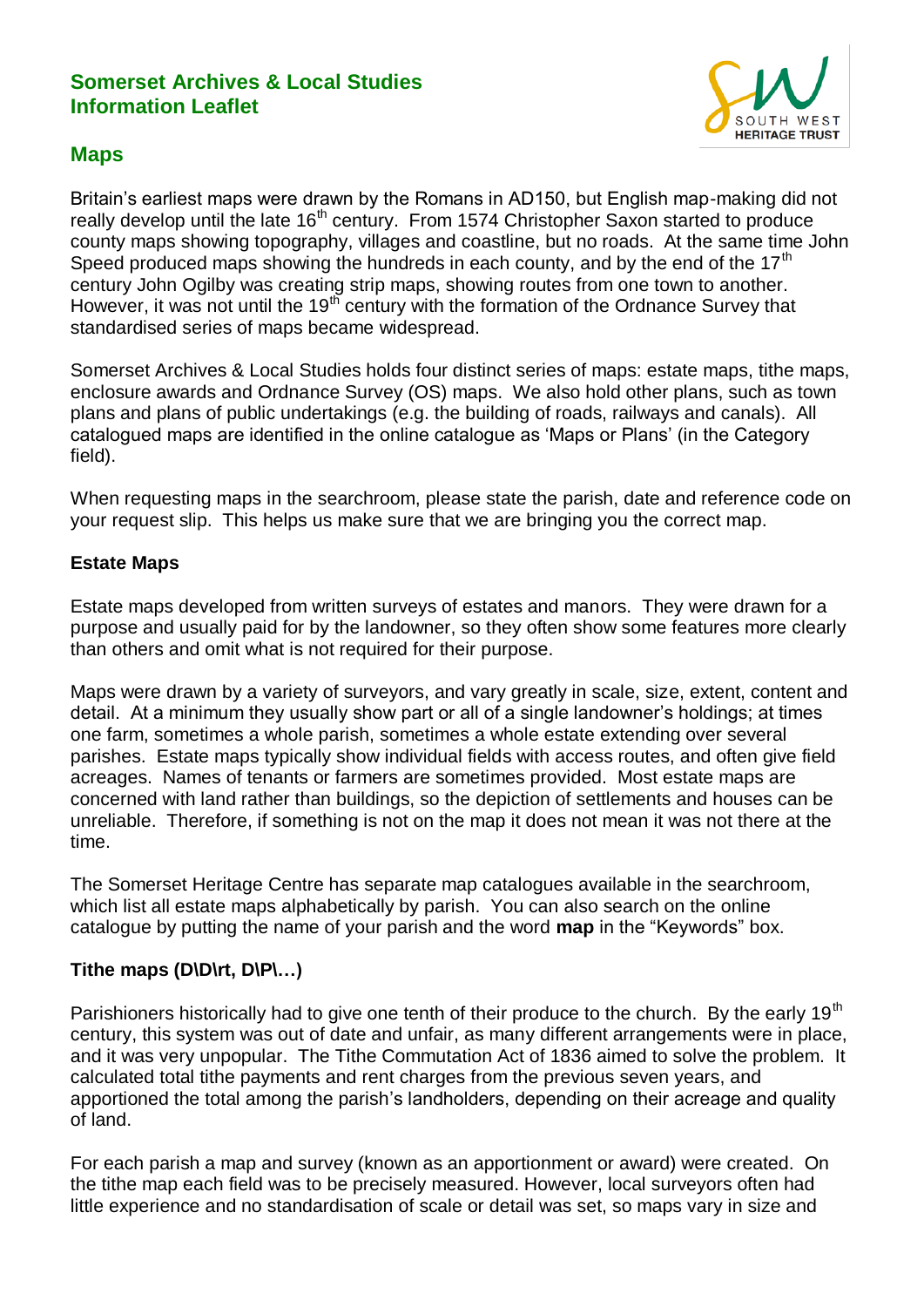detail from parish to parish. Many town centres are not mapped, and a few parishes have no map at all.

Each field on the map was numbered, and cross-referenced in the apportionment, providing details on the landowner, tenant, name of the property or land, state of cultivation, acreage, and amount of tithes payable. Entries are organised alphabetically by landowner, not numerically by tithe number. On some maps villages are drawn separately at a larger scale and buildings are often coloured pink.

Three copies of the tithe map were produced: one was held centrally (now at The National Archives), one was held by the Diocese and the third by the parish. The Somerset Heritage Centre holds the Diocesan copies and a percentage of the parish copies.

All of the tithe maps have been digitised, and are available on the computers in the searchroom. Individual tithe maps on CD-Rom can also be purchased for £20 per parish. The tithe awards have not been digitised, and so you will need to order them from the strongrooms. The Friends of Somerset Archives have been working on transcribing these, and we plan to eventually link the awards to the maps.

## **Enclosure Awards (Q\Rde)**

Enclosure of individual fields has been a feature of the English landscape since medieval times. Early enclosures were piecemeal, and few records survive. Most came about by local agreement or due to a landowner imposing his will on his tenants.

Enclosure by Act of Parliament began in 1760. This was usually of arable land, but from 1795 included common or wastelands. Local promoters of enclosure placed a bill before parliament which when passed became an Enclosure Act. The Act allowed promoters to nominate commissioners who would reallocate land into coherent units, so that each landowner would have the same value (not acreage) as before, usually in the form of a single field. A surveyor was appointed to draw up a plan of the lands to be enclosed, which survive as the Enclosure Awards.

The Awards show field boundaries and roads. Each plot is numbered, described and located, with details of ownership and acreage. They also show land already enclosed, roads which have been stopped up, and at times buildings and industrial sites. The enclosure awards are listed in *Somerset enclosure acts and awards* by W. Tate, available in the searchroom, and also on the online catalogue.

#### **Ordnance Survey maps**

One inch to the mile was the original scale used by Ordnance Survey, and maps were published from 1809 onwards for Somerset. In rural areas, large houses stand out and most farms are named. Towns are shown with their complete street layouts. Reprints of these maps are available in the searchroom.

From 1840 six-inch maps were produced, and from 1880 the more detailed 25-inch maps. Both were based on a county grid system, whereby Somerset was divided into ninety-four squares for the six-inch (each square then divided into four: NW, NE, SE and SW). For the twenty-five inch the ninety-four squares were sub-divided into sixteen smaller squares.

The Somerset Heritage Centre holds a complete set of the 1<sup>st</sup> edition maps at 6" scale, and a full set of the 25" maps on microfiche (and some sheets). We have a full set of  $2^{nd}$  edition 6" maps, and a nearly complete set of the 25" maps; these were mapped in about 1900. The 1<sup>st</sup> and 2<sup>nd</sup> edition OS maps are also available to view on our website, although the quality of